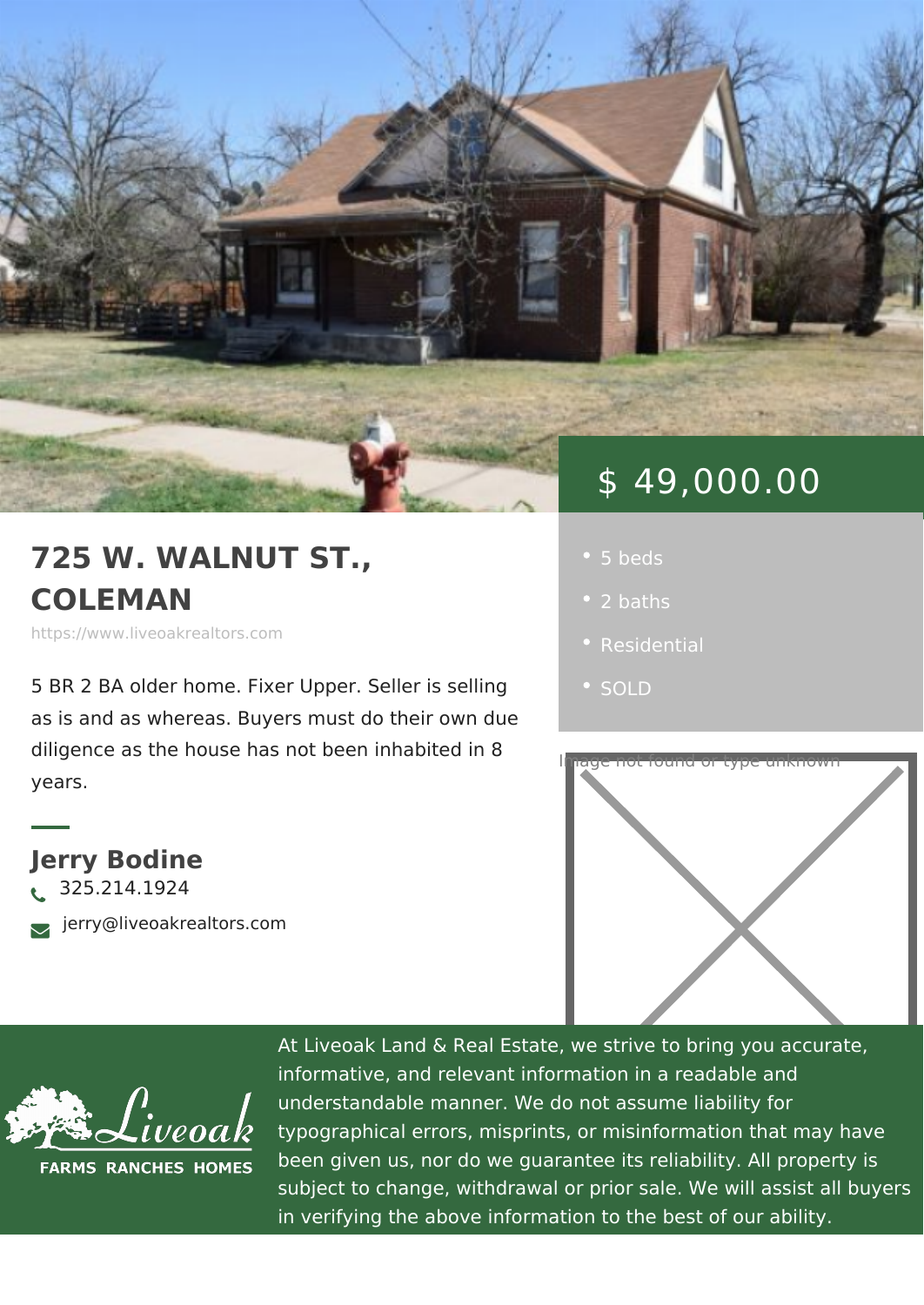BASIC FACTS

| Property ID 8564                                                    | Post Update @022-05-06 21:25:31               |
|---------------------------------------------------------------------|-----------------------------------------------|
| Bedrooms5                                                           | Bathrooms2                                    |
| StatusSOLD                                                          | Address725 W. Walnut Street, Cole<br>TX 76834 |
| Construction TyBeick                                                | Type of FoundatiBiner & Beam                  |
| Type of Roodomposite                                                | County Coleman                                |
| Well/Septic Or County Waiteyr: Water Cultivation N: A<br>and Septic |                                               |
| PastureNA                                                           | VegetationLandscaped                          |
| Tree CoveS:cattered in Yard                                         | Hunting NA                                    |
| Electricit N:A                                                      | Acreage0.33                                   |
| Parking One Car Detached GarageSquare Footag2e,:695                 |                                               |
| Lot Size1:16 $x125$                                                 |                                               |

ADDITIONAL INFO

| Soil TypeLnknown          | TerrainFlat                 |
|---------------------------|-----------------------------|
| Minerals OwneldInknown    | Minerals Convey both: known |
| School Districtaleman ISD | Type of PorcCovered Entry   |
| Fence NONE                | Type of HeatinGgas Jets     |
| Type of CoolinNgp:ne      | Taxes\$426.67               |

Recent/Current Use: Residence Number of Garage/Carport Bays: 1 At Liveoak Land & Real Estate, we strive to bring you accurate, informative, and relevant information in a readal  $\sim$ understandable manner. We do not assume liabil typographical errors, misprints, or misinformatic been given us, nor do we guarantee its reliabilit subject to change, withdrawal or prior sale. We in verifying the above information to the best of